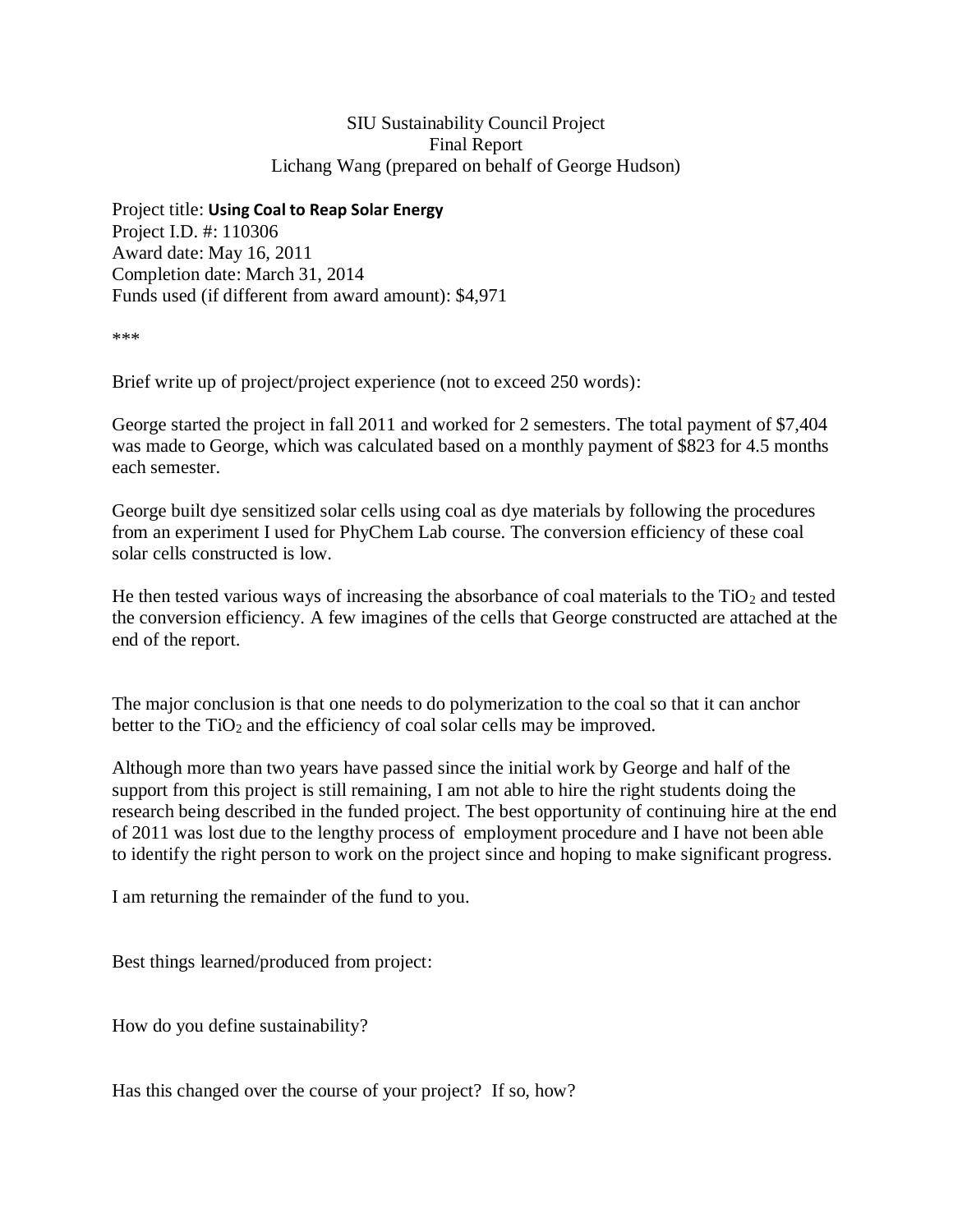What do you see as the next step for the project?

Optional: Do you have any suggestions for the SIU Sustainability Council to improve the Green Fund award process?

\*Attach a minimum of five images – these will be used to promote interest in Sustainability Council projects. These can be photographs of the progress of the project, the completed project, or promotional materials.\*



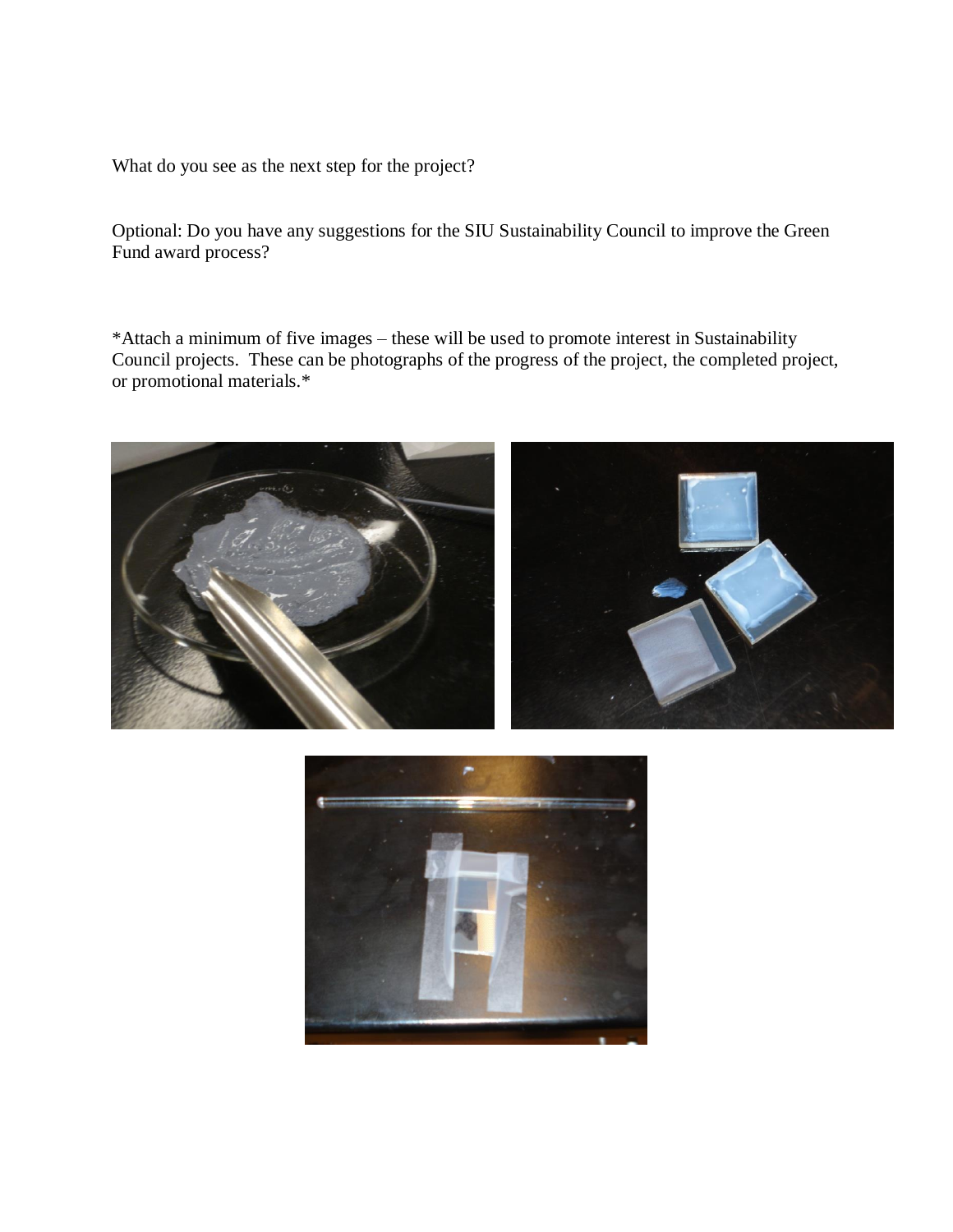